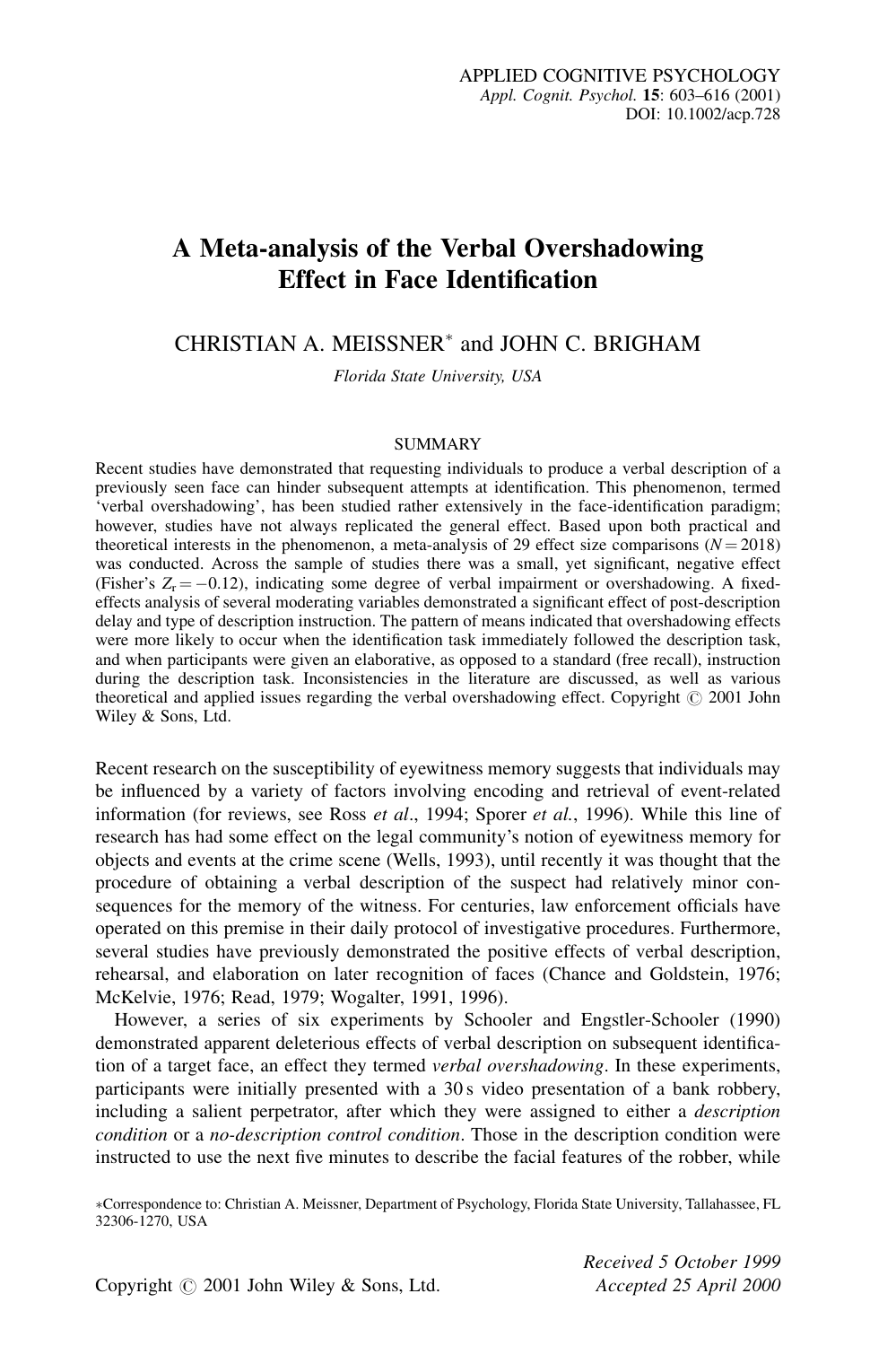control participants were given an innocuous filler task. Identification was assessed for each condition using an 8-photo target-present lineup. Schooler and Engstler-Schooler's results consistently demonstrated that when participants were asked to provide a postexposure description of the target, they were significantly less able to identify him or her when compared with a control group.

Since their initial set of experiments, a number of studies have further replicated the overshadowing phenomenon within the facial memory paradigm (Dodson et al., 1997; Fallshore and Schooler, 1995; Finger and Pezdek, 1999; Read and Schooler, 1994, presentation at the Third Practical Aspects of Memory Conference, College Park, MD; Ryan, 1992, unpublished thesis; Ryan and Schooler, 1998; Schooler et al., 1996). However, several attempts at replicating the effect in other labs have proven unsuccessful (Lindsay, 1990, personal communication cited in Schooler et al., 1996; Lovett et al., 1992, unpublished manuscript; Meissner et al., 2001; Memon et al., 1999, unpublished manuscript; Tunnicliff and Clark, 1999, unpublished raw data; Yu and Geiselman, 1993). In addition, several shortcomings in the effect have been demonstrated. For example, it has been shown that the effect may be *attenuated* on subsequent trials within-subject (Fallshore and Schooler, 1995; Houser et al., 1997; Melcher and Schooler, 1995; Schooler et al., 1996), or following re-presentation of the original stimulus prior to identification (Schooler et al., 1996), or when a significant delay between the description and identification phases exists (Finger and Pezdek, 1999).

Regarding this latter post-description delay effect, Finger and Pezdek (1999) have recently demonstrated that when participants were provided a 24-minute delay prior to identification of the target face, a 'release of verbal overshadowing' occurred. In particular, the delayed description condition outperformed not only the no-delay description condition, but also the no-delay control condition. This increase in accuracy was said to result from a release of interference created by the description task. Although some researchers have observed similar effects (cf. Yu and Geiselman, 1993), others have been unable to replicate these results (Boelter and Reisberg, 1999, presentation at the Society for Applied Research in Memory and Cognition Conference, Boulder, CO; Meissner et al., 2001; Schooler and Engstler-Schooler, 1990). We will attempt to further examine this potential moderating effect in the present meta-analysis.

As a result of various empirical inconsistencies in the literature, theoretical accounts of the overshadowing phenomenon have often been difficult to formulate. In a recent review, Schooler et al. (1997) concluded that the majority of research appeared to provide support for both the *modality mismatch* hypothesis (i.e. the notion of competing representations in memory: verbal versus non-verbal information) and the *availability* assumption (i.e. the notion that the visual representation remains available in memory despite the temporary verbal impairment). However, Schooler and colleagues noted little empirical support for a *recoding interference* hypothesis (i.e. the belief that overshadowing effects are due to a non-veridical verbal description of the target stimulus), as studies within the facial memory domain have generally failed to find a relationship between quality of description and subsequent identification accuracy (Fallshore and Schooler, 1995; Schooler and Engstler-Schooler, 1990).

In contrast to this conclusion, though, several studies have found evidence of retrievalbased factors influencing whether or not the overshadowing effect occurs (Finger and Pezdek, 1999; Meissner et al., 2001). For example, in a recent study, we attempted to test the possibility that impairment on the identification task depended upon the manner in which individuals were initially instructed to describe the target from memory. This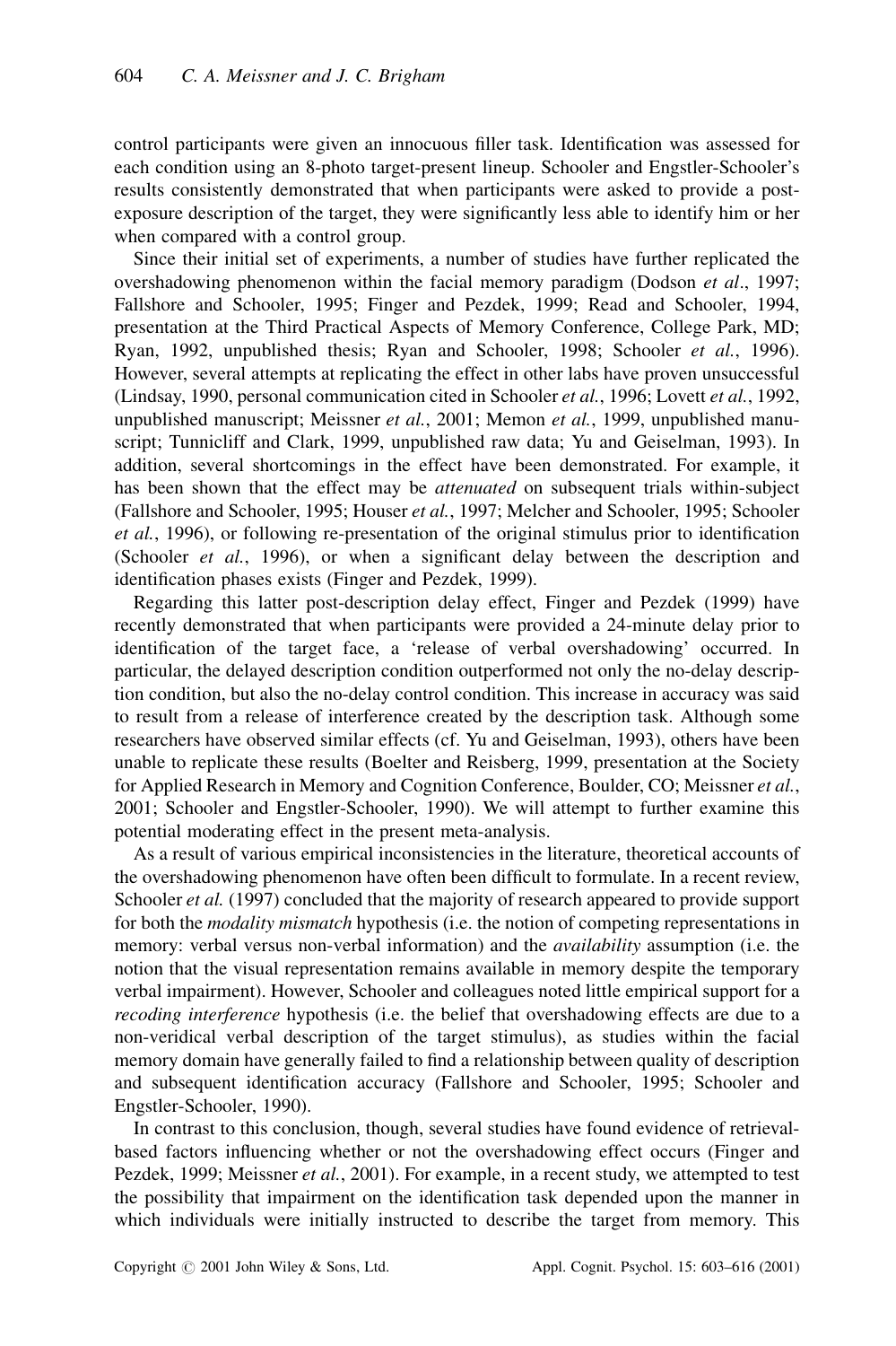hypothesis is rather consistent with the findings of Finger and Pezdek (1999), who also observed that variation in the type of description task (*i.e.* standard interview versus cognitive interview) influenced the likelihood of a verbal overshadowing effect. In testing this retrieval-based effect, we found that inducing participants to generate many descriptors by lowering their response criterion resulted in impairment or overshadowing on a photo lineup task both immediately and 30 minutes following the description task. However, conditions in which participants were encouraged to adopt a moderate or strong response criterion failed to yield subsequent impairment. Based upon this evidence, we concluded that failures to replicate the verbal overshadowing effect may have involved differences in the response criterion (set perhaps via variations in instructions or degree of exhortation used by experimenters) that participants used when attempting to describe the target stimulus. This effect of instruction type will also be assessed in the present metaanalysis.

Given the current degree of variability in results across studies, we felt that a statistical synthesis of the literature would be useful and appropriate in order to generalize current findings, clarify theoretical inconsistencies, and identify productive directions for future research. An additional practical concern is that verbal overshadowing could have an important influence on the manner in which law-enforcement officials obtain information from the evewitness. If the impairment due to generating a description were found to be substantial across studies, it would seem important to inform law-enforcement officials of the potential harm in such a procedure.

The current meta-analysis took the approach advocated by Hedges and Olkin (1985) in which a mean weighted effect size for the sample of studies was initially calculated, followed by prediction of effect size based upon several moderating variables (see Johnson et al., 1995, for a discussion of various approaches). We had three goals in synthesizing the verbal overshadowing literature. First, we sought to estimate the true effect size for the verbal overshadowing effect with regard to facial stimuli, including as many published and unpublished studies as could be obtained. Second, we wanted to examine whether several moderating variables inherent to the design of most verbal overshadowing studies might predict when the effect would more likely occur. Finally, we examined several sets of studies which failed to meet the methodological criteria for inclusion in the overshadowing paradigm, but which involved post-encoding verbalization or recall of facial details. Our interest here was to investigate whether the overshadowing effect might be found in other paradigms (i.e. face-recognition paradigm), in other identification tasks (i.e. mug shot sorting task), and in other forensically relevant recall tasks (i.e. facial composite reconstruction).

## **METHOD**

#### **Studies**

For the primary analysis of verbal overshadowing on face identification, a total of 29 effect size comparisons described in 15 research articles were located, representing the responses of 2018 participants. Studies were obtained by several methods, including: (a) searches of the PsycINFO, Sociofile, Dissertation Abstracts, and First Search databases using the key words 'verbal overshadowing', 'face identification', 'face description', 'eyewitness memory', and 'facial memory'; (b) a search of the Social Sciences Citation Index using the previous key words and the Schooler and Engstler-Schooler (1990) principal citation;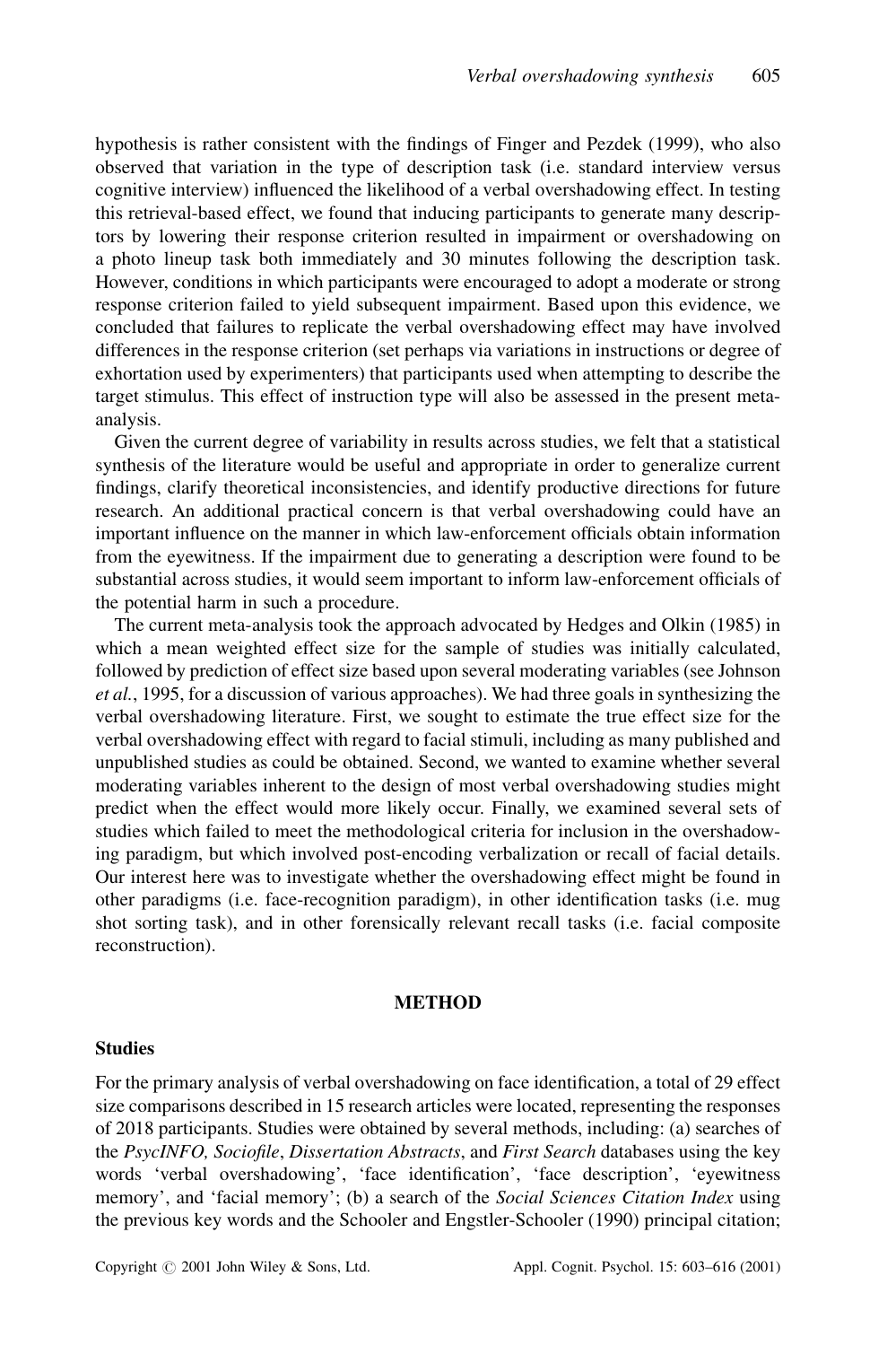(c) cross-referencing of the bibliographies of review papers on the topic (Schooler *et al.*, 1996, 1997); (d) a search of several selected conference programmes (i.e. Psychonomic Society, APA, APS, and SARMAC) over the past 5 years; and (e) contact with colleagues in the field who may have had knowledge of fugitive literature which had neither been published nor presented at a conference. Of the 29 effect size comparisons located, 11 (38%) appeared in unpublished manuscripts or theses/dissertations.

## **Inclusion/exclusion criteria**

To be included in the primary analysis of verbal overshadowing in face identification, studies must have involved a contrast between participants who were asked to both describe and identify a target individual *(description group)*, and those asked only to identify the target individual (no-description control group). The statistical difference between these two groups is known as the verbal overshadowing effect. Second, given the potential influence of confusion of multiple target faces on later verbalization, and the evidence of attenuation of the effect when using multiple trials within-subject (see Schooler *et al.*, 1996), we included only studies that used a single stimulus face and identification task for each participant. Finally, participants must have been presented with a target-present photo lineup identification task, a predominant characteristic of studies in the overshadowing paradigm.<sup>1</sup> Studies which were excluded due to one or more criteria ( $N=9$ ) are included in a separate analysis. Several other studies ( $N=8$ ) which involved the use of an intervening facial composite recall task are also subsequently evaluated.

## Coded variables<sup>2</sup>

Four moderator variables, described below, were coded for each study. Moderators were derived from aspects of the standard verbal overshadowing paradigm and included: (a) the manner of stimulus presentation (i.e. live/video versus photograph); (b) the presence of a post-encoding delay; (c) the presence of a post-description delay; and (d) the type of description instruction given to participants (i.e. standard-free recall versus elaborativeforced recall).<sup>3</sup> While both stimulus type and description instruction were represented as dichotomous variables, post-encoding and post-description delay variables were log

<sup>&</sup>lt;sup>1</sup>Two experiments by Fallshore and Schooler (1995) utilized a paradigm in which participants were exposed to a series of trials in which they were asked to view, describe, and identify a given target face. Because attenuation of the effect occurred on later trials, only data from the first trial were used in the present analysis. Other studies were excluded due to various reasons. In particular, Chance and Goldstein (1976, Experiment 3) reported in Dodson et al. (1997), McClure (1998, unpublished dissertation), and Woglater (1991, 1996) were excluded from the overall analysis due to the use of multiple target faces at presentation. Mauldin and Laughery (1981) and Thompson (1979, unpublished dissertation) were excluded due to the use of an alternative identification procedure (mug shot sorting task). Experiment 1 reported in Westerman and Larsen (1997) was also excluded from the analysis due to the lack of a no-description control condition resulting from the withinsubjects design of the study.

<sup>&</sup>lt;sup>2</sup>Two independent raters coded each of the studies, after which percent agreement and Kappa ( $\kappa$ ) values were calculated for each moderator variable. All Kappa's were in the excellent range  $(0.75 +)$ , as suggested by Fleiss (1981). A third rater was used to resolve any discrepancies in the codings.

 $3A$  fourth moderator variable that might seem appropriate involved whether the target and test stimuli were identical ('photo recognition'), or whether they varied in pose and context ('face recognition'). However, only two early studies (Chance and Goldstein, 1976; Mauldin and Laughery, 1981) used identical stimuli at encoding and recognition. Consequently, this moderator was not included in the analysis.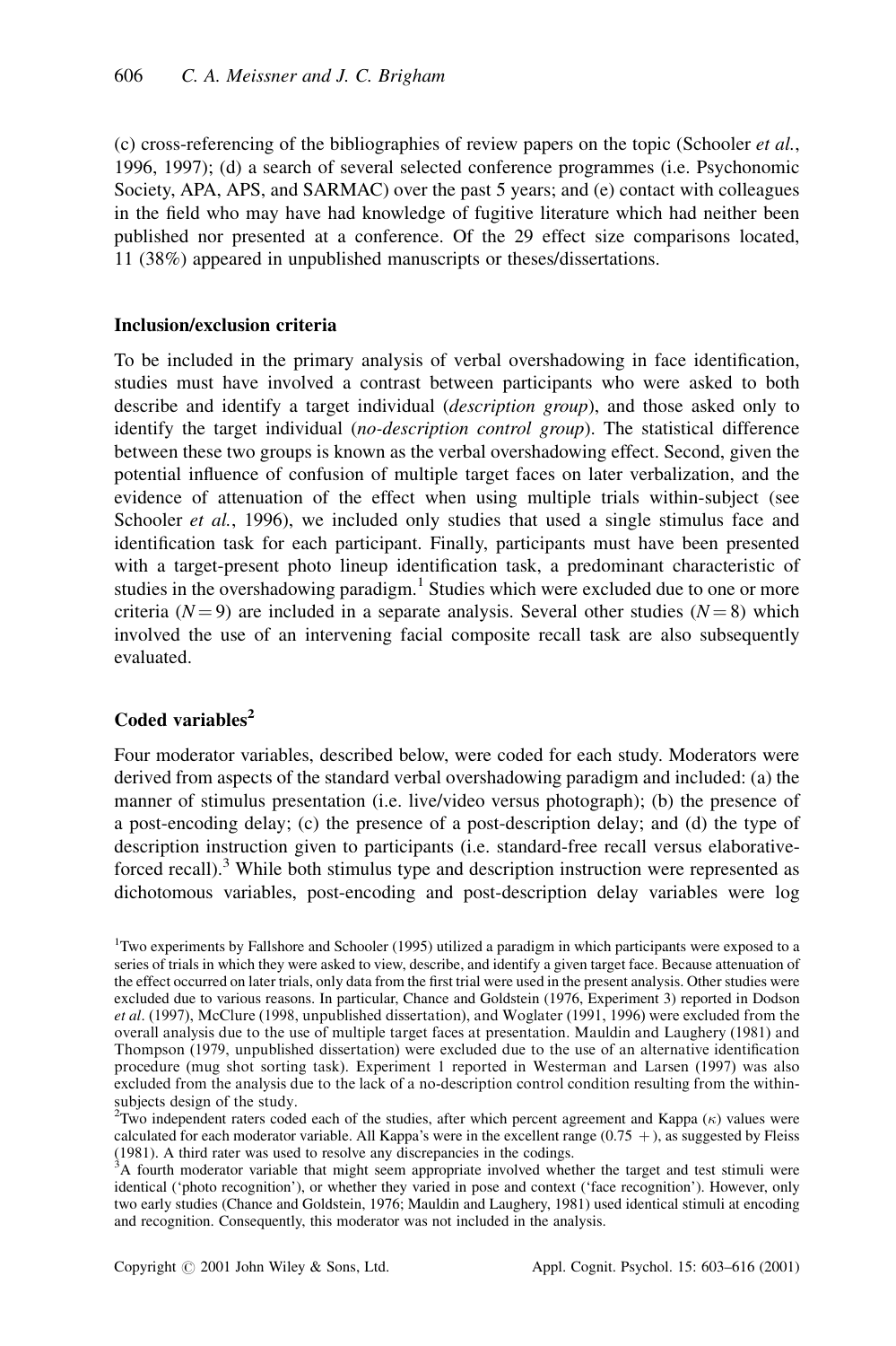transformed and used in their continuous form, as performed when simulating decay/ forgetting in many cognitive models of memory (see Rubin and Wenzel, 1996).

First, the manner of stimulus presentation was recorded as either involving a short video presentation of a mock witness event or the display of a single photograph of the target face. A previous meta-analysis on facial identification by Shapiro and Penrod (1986) also examined the role of stimulus presentation. They hypothesized that performance would be best when more retrieval cues were available at encoding; thus, a video presentation should result in a higher rate of correct identifications when compared with a photograph of the target. Their review, however, showed only mixed support for this hypothesis. Within the verbal overshadowing paradigm, we might expect a similar process to be working, such that variations in perspective and context might provide more cues for verbalization, and thus increase identification accuracy when compared with a stimulus photograph.

Second, the presence of a *post-encoding delay* was coded. A majority of studies have used a task to distract participants from rehearsing the target face, with the delay between encoding and the description task varying between 5 and 20 minutes. However, a few studies have immediately requested participants to provide a description of the target face. If the mechanism of verbal overshadowing involves the veridicality of the description, then one might predict that the presence of a delay prior to verbalization would decrease the accuracy of the description due to a degradation of the original stimulus face in memory. Consequently, the likelihood of impairment on later identification could also increase.

Third, the presence of a *post-description delay* was coded. While most studies have assessed participants' memory immediately after the description, a few researchers have examined the practical implications of inserting a delay between the description and identification tasks. Such post-description delays have ranged from as little as 3 minutes to as long as 2 days. As noted previously, Finger and Pezdek (1999) demonstrated that participants who described the target and then experienced a 24-minute delay prior to identification outperformed participants in the no-delay control condition. This effect was assessed across the current sample of studies.

Finally, studies were coded for the type of instruction that participants were presented during the description task. Given the paucity of information provided in most manuscripts regarding the description instructions, authors were contacted and asked whether they used any methods that may have 'encouraged participants to verbalize for the entire description period'. We were particularly interested in whether the authors explicitly encouraged their participants to go beyond their normal criterion of free recall and to provide more elaborative descriptions. We contrasted this with standard (free recall) instructions in which participants were allowed to establish their own recall criterion. Consistent with our previous findings (Meissner et al., 2001), we hypothesized that studies using an elaborative instruction would be more likely to demonstrate overshadowing effects when compared with studies using a standard instruction.

## **Measure of effect size**

Fisher's  $Z_r$  was used as the measure of effect size across the studies. In most cases, a single degree of freedom (*df*) analysis (i.e.  $\chi^2$ ) between the description and control conditions was transformed into the effect size estimate. When studies presented only the proportion of correct identifications (hit rates), a  $\chi^2$  statistic was computed using the number of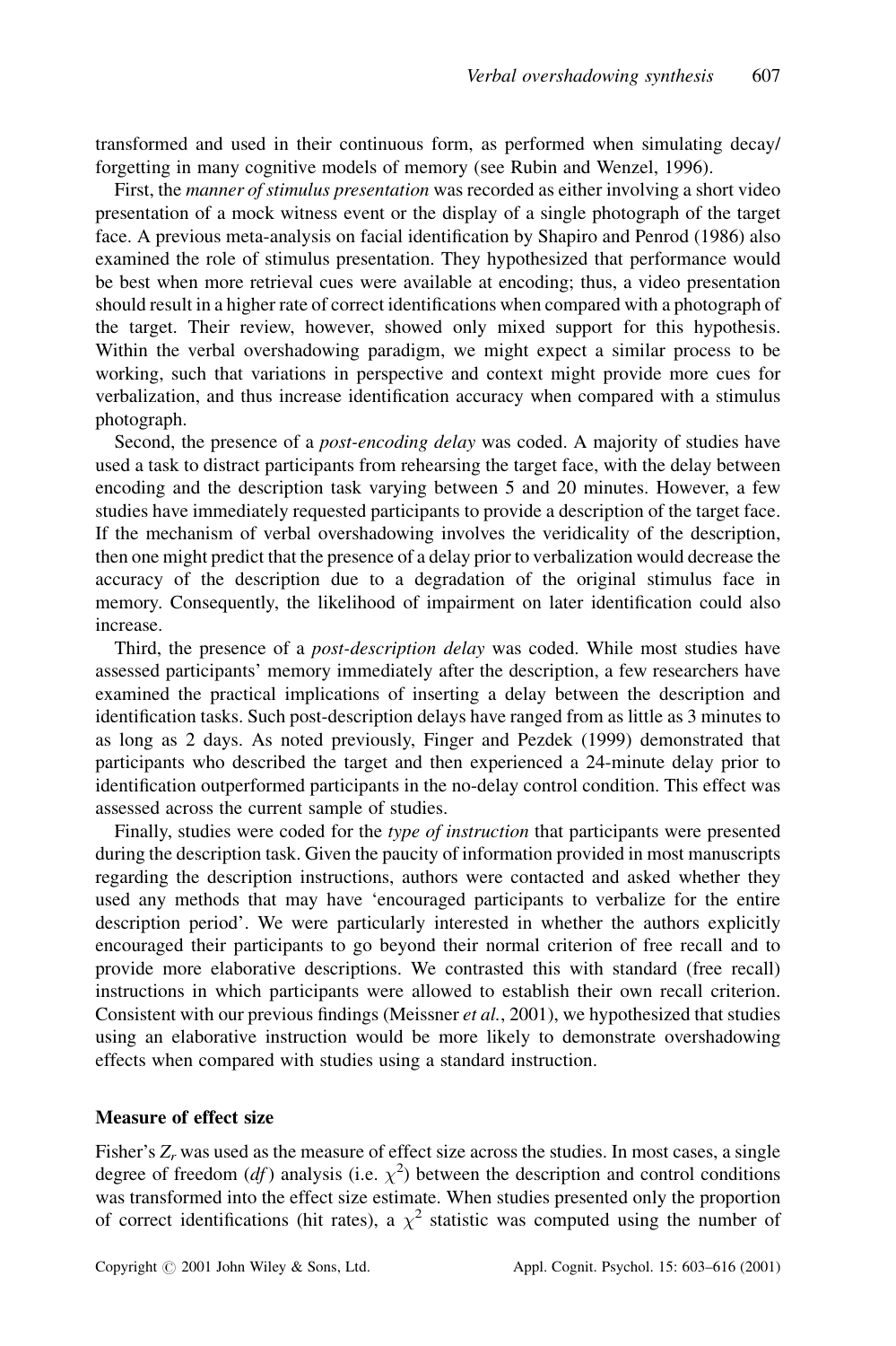correct versus incorrect decisions across the control and description conditions.  $\chi^2$  values were then converted to  $r$  (correlation coefficient) by way of

$$
r = \text{SQRT} \, (\chi^2/N) \tag{1}
$$

Finally, to control for skewness in estimating the true population parameter,  $r$  was transformed to Fisher's  $Z_r$  by way of

$$
Z_r = 0.5^* \log_e[(1+r)/(1-r)] \tag{2}
$$

Both the  $r$  and  $Z_r$  transformation formulae were obtained from Rosenthal (1994). Because verbalization is thought to impair subsequent identification (Description–Control  $<$  0), effect sizes demonstrating the overshadowing effect would be in the *negative* direction. Conversely, a *positive* effect size would demonstrate some degree of verbal facilitation.

#### **RESULTS**

#### **Effect size analysis**

Effect sizes  $(Z_r)$  computed for each study are presented in Table 1, in addition to sample size, and coded variables. The mean weighted effect size across studies was  $Z_r = -0.12$ , a significant effect size,  $Z = -5.27$ ,  $p < 0.001$ , with 95% confidence intervals of  $(-0.17)$ ,  $-0.08$ ). No significant outliers were noted in the sample of studies. Overall, the verbal overshadowing effect accounted for 1.44% of the variability across studies, and indicated that participants who described the target were 1.27 times more likely to *misidentify* the target when compared with participants in the no-description control condition.

## **Moderator variables**

A test of the homogeneity of variances across the sample of weighted effect sizes indicated a significant degree of variability, exceeding that expected on the basis of sampling error alone,  $\chi^2(28) = 59.42$ ,  $p < 0.01$ . Thus, the design moderators discussed earlier were used to predict the variability across the sample of effect sizes. Due to the small sample of studies, we utilized a fixed-effects approach in which a weighted least squares regression analysis was run on the sample of effect sizes with the four design moderators (stimulus, post-encoding delay, post-description delay, and description instruction) as predictors (see Hedges, 1994).<sup>4</sup> Studies were weighted in the analysis as a function of their sample sizes. Results indicated that both the post-description delay,  $Z_i = 2.00$ ,  $p < 0.05$ ,  $r_s = 0.21$ , and description instruction variables,  $Z_i = 2.83$ ,  $p < 0.01$ ,  $r_s = 0.40$ , significantly influenced the magnitude of observed effect sizes. However, neither the manner of stimulus presentation,  $Z_i = 1.69$ , ns, nor the presence of a post-encoding delay,  $Z_i = 1.19$ , ns, were significant predictors. The pattern of weighted means for the post-description delay variable indicated that verbal overshadowing effects were seen in studies using either an 'immediate'

<sup>&</sup>lt;sup>4</sup>A random effects model would have been most appropriate given other considerations; however, it is not as sensitive an approach and would have provided only inconclusive results given the small number of studies (see Raudenbush, 1994). In fact, results of a random effects analysis indicated only marginal effects for both postdescription delay,  $t = 1.73$ ,  $p < 0.10$ , and type of description instruction,  $t = 1.78$ ,  $p < 0.10$ .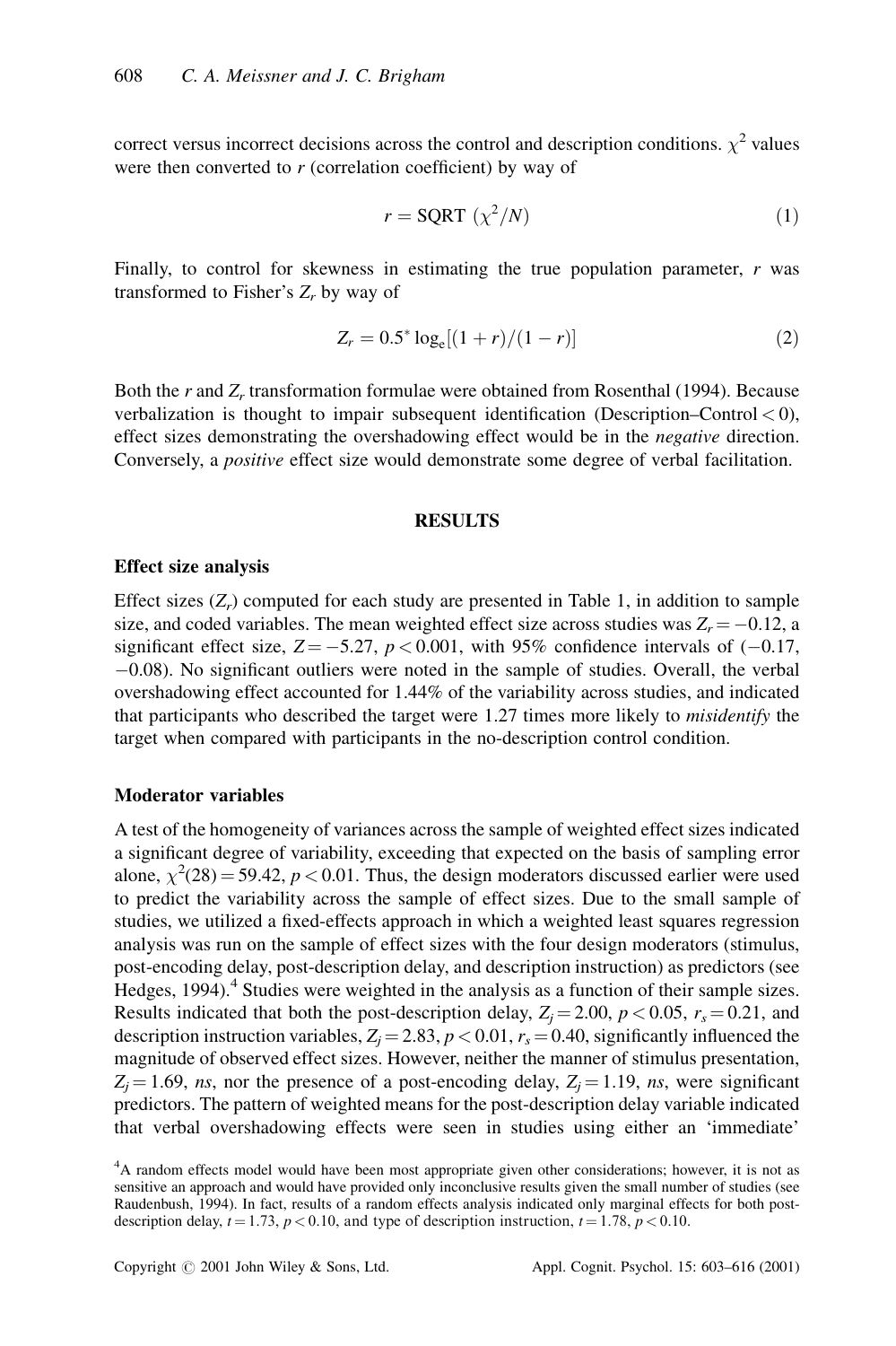| Study                                             | Exp./condition | $\boldsymbol{N}$ | Fisher's $Z_r$ | Stimulus | Post-encoding<br>delay | Post-description<br>delay | Description<br>instruction |
|---------------------------------------------------|----------------|------------------|----------------|----------|------------------------|---------------------------|----------------------------|
| Boelter and Reisberg (1999 unpublished raw data)  |                | 36               | $-0.21$        | Video    | 48 h                   | Immediate                 | Elaborative                |
|                                                   |                | 36               | $-0.17$        | Video    | Immediate              | 48 h                      | Elaborative                |
| Dodson et al. (1997)                              | $Exp. \#1$     | 40               | $-0.17$        | Video    | $20 \,\mathrm{min}$    | Immediate                 | Standard                   |
|                                                   | Exp. $#2$      | 80               | $-0.13$        | Photo    | $5 \text{ min}$        | Immediate                 | Standard                   |
| Fallshore and Schooler (1995)                     | $Exp. \#1$     | 120              | $-0.34$        | Photo    | $5 \,\mathrm{min}$     | Immediate                 | Elaborative                |
|                                                   | $Exp. \#3$     | 160              | $-0.05$        | Photo    | Immediate              | Immediate                 | Elaborative                |
| Finger and Pezdek (1999)                          | Exp. #3        | 54               | $-0.38$        | Photo    | $5 \text{ min}$        | Immediate                 | Elaborative                |
| Lovett et al. (1992, unpublished manuscript)      | $Exp. \#1$     | 48               | $-0.05$        | Video    | $30 \,\mathrm{min}$    | Immediate                 | Elaborative                |
|                                                   | Exp. #2        | 48               | 0.14           | Photo    | $30 \,\mathrm{min}$    | Immediate                 | Elaborative                |
|                                                   | Exp. #1        | 59               | 0.13           | Photo    | $30 \,\mathrm{min}$    | Immediate                 | Elaborative                |
| Meissner et al. (2001)                            | $Exp. \#1$     | 60               | 0.20           | Photo    | $5 \text{ min}$        | $30 \,\mathrm{min}$       | Standard                   |
|                                                   |                | 60               | 0.00           | Photo    | 5 min                  | Immediate                 | Standard                   |
|                                                   | Exp. #2        | 60               | $-0.34$        | Photo    | $5 \text{ min}$        | Immediate                 | Elaborative                |
| Memon et al. (1999, unpublished manuscript)       | $Exp. \#3$     | 39               | $-0.16$        | Video    | $20 \,\mathrm{min}$    | Immediate                 | Elaborative                |
| Miner and Reisberg (1999 unpublished raw data)    | $Exp. \#1$     | 30               | $-0.42$        | Video    | $15 \,\mathrm{min}$    | $3 \text{ min}$           | Elaborative                |
|                                                   | Exp. $#2$      | 24               | 0.09           | Video    | $15 \,\mathrm{min}$    | 3 min                     | Elaborative                |
|                                                   | $Exp. \#3$     | 20               | 0.00           | Video    | $15 \,\mathrm{min}$    | 3 min                     | Elaborative                |
| Ryan (1992, unpublished thesis)                   | Incidental     | 229              | $-0.08$        | Video    | $2 \text{ min}$        | Immediate                 | Elaborative                |
| Ryan and Schooler (1998)                          |                | 165              | $-0.11$        | Photo    | $2 \text{ min}$        | Immediate                 | Elaborative                |
| Schooler and Engslier-Schooler (1990)             | $Exp. \#1$     | 88               | $-0.27$        | Video    | $20 \,\mathrm{min}$    | Immediate                 | Elaborative                |
|                                                   | Exp. $#2$      | 70               | $-0.33$        | Video    | $20 \,\mathrm{min}$    | Immediate                 | Elaborative                |
|                                                   | Exp. #4        | 78               | $-0.22$        | Video    | Immediate              | $10 \,\mathrm{min}$       | Elaborative                |
|                                                   | Exp. #5        | 67               | $-0.25$        | Video    | Immediate              | 48 h                      | Elaborative                |
|                                                   | Exp. #6        | 56               | $-0.31$        | Photo    | $5 \text{ min}$        | Immediate                 | Elaborative                |
| Schooler et al. (1996)                            | $Exp. \#1$     | 60               | $-0.17$        | Photo    | Immediate              | Immediate                 | Elaborative                |
|                                                   | Exp. #2        | 60               | $-0.07$        | Photo    | Immediate              | Immediate                 | Elaborative                |
| Tunnichiff and Clark (1999, unpublished raw data) |                | 62               | 0.15           | Video    | Immediate              | 1 week                    | Standard                   |
| Westerman and Larsen (1997)                       | Exp. $#2$      | 59               | $-0.11$        | Video    | $20 \,\mathrm{min}$    | Immediate                 | Standard                   |
| Yu and Geiselman (1993)                           |                | 50               | 0.33           | Video    | Immediate              | 48 h                      | Standard                   |

Table 1. Sample size  $(N)$  effect size  $(Z_r)$ , and moderator variables across studies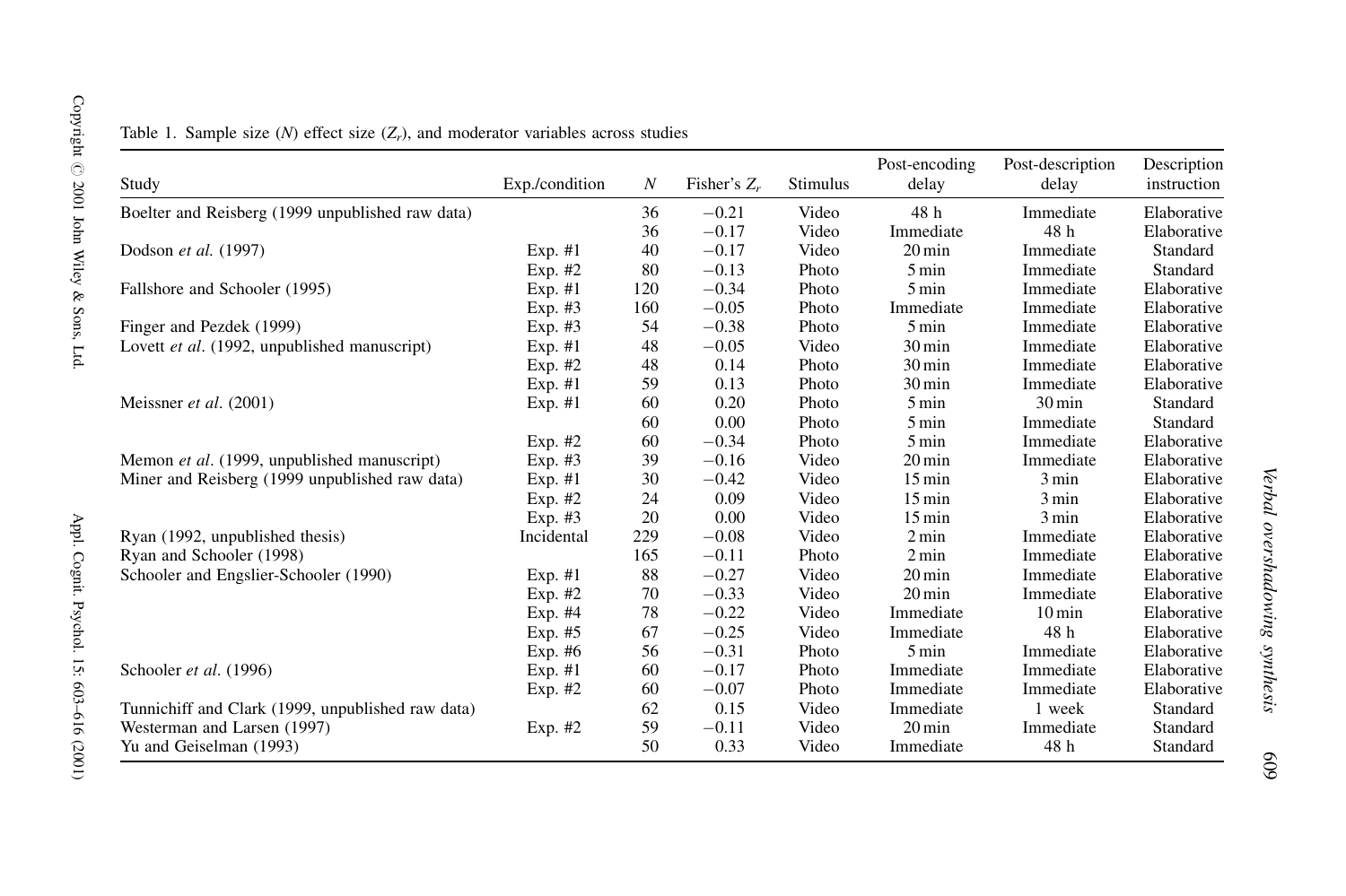assessment of identification accuracy ( $Z_r = -0.16$ ), or a 'short' ( $\leq 10$  minutes) delay between description and identification phases  $(Z_r = -0.13)$ . However, in studies that employed a 'long' delay ( $\geq$ 30 minutes), differences between the description and control conditions were marginal  $(Z_r = 0.07)$ , but in the direction of verbal facilitation. The pattern of weighted means for the description instruction variable indicated that studies using an elaborative instruction ( $Z_r = -0.16$ ) were more likely to elicit verbal overshadowing effects when compared with studies using a standard instruction  $(Z_r = 0.04)$ . Finally, goodness of fit of the regression model was significant,  $\chi^2(24) = 42.43$ ,  $p < 0.01$ , indicating the presence of additional residual variance unexplained by the present moderators.

From the above results it is unclear what might be responsible for the differences in performance across the post-description delay variable. One possibility is that a 'release of verbal overshadowing' may occur such that performance in the description condition significantly increases across the delay (Finger and Pezdek, 1999). Alternatively, differences in performance could result from memory decay across the delay for the control condition. Finally, a combination of the above processes may be responsible for the interaction (i.e. increased accuracy for the description condition and decreased accuracy for the control condition across the delay). To examine more closely this effect, we analysed the pattern of identification accuracy for the control and description conditions across the three post-description delay conditions (immediate versus short delay versus long delay). Although variation in relative levels of identification accuracy may occur as a function of the particular stimuli used, we felt that such an analysis might nevertheless provide some preliminary estimate of the influence of a post-description delay. Unfortunately, a mixed factorial ANOVA on the mean proportion of correct identifications demonstrated a nonsignificant verbal overshadowing × post-description delay interaction,  $F(2, 26) = 2.34$ ,  $p = 0.12$ ,  $MSE = 0.013$ ,  $\eta^2 = 0.15$ . Nevertheless, planned comparisons confirmed that performance did significantly differ in the control condition when the identification task followed either immediately or after a short delay  $( \leq 10 \text{ minutes})$  versus a long delay ( $\geq$ 30 minutes), ts > 2.55, ps < 0.05. Conversely, participants who had previously generated a description of the target stimulus showed no significant performance differences across the three delays,  $ts < 0.30$ , ns. Figure 1 displays the pattern of means for the interaction.

## **Publication bias**

As there has been some difficulty in replicating the verbal overshadowing effect within the research community, it is possible that, despite our efforts to accumulate both published and unpublished studies, some degree of publication bias exists in the sample. As a measure of publication bias, we calculated the number of null studies necessary for our effect to no longer be significant. Also known as the 'file drawer calculation' (see Begg, 1994) it was estimated that 155 studies with an effect size of zero would be necessary for the mean weighted effect size to no longer be statistically significant. Thus, it appears that we can maintain a good degree of confidence in the results of the meta-analysis indicating a verbal overshadowing effect.<sup>5</sup>

<sup>&</sup>lt;sup>5</sup>In addition, a sensitivity analysis was conducted such that we could determine whether one or more studies exerted undue influence over the pattern of results (see Greenhouse and Iyengar, 1994). No study appeared to contribute a large degree of influence, as average effect sizes produced by the analysis fell within an acceptable range.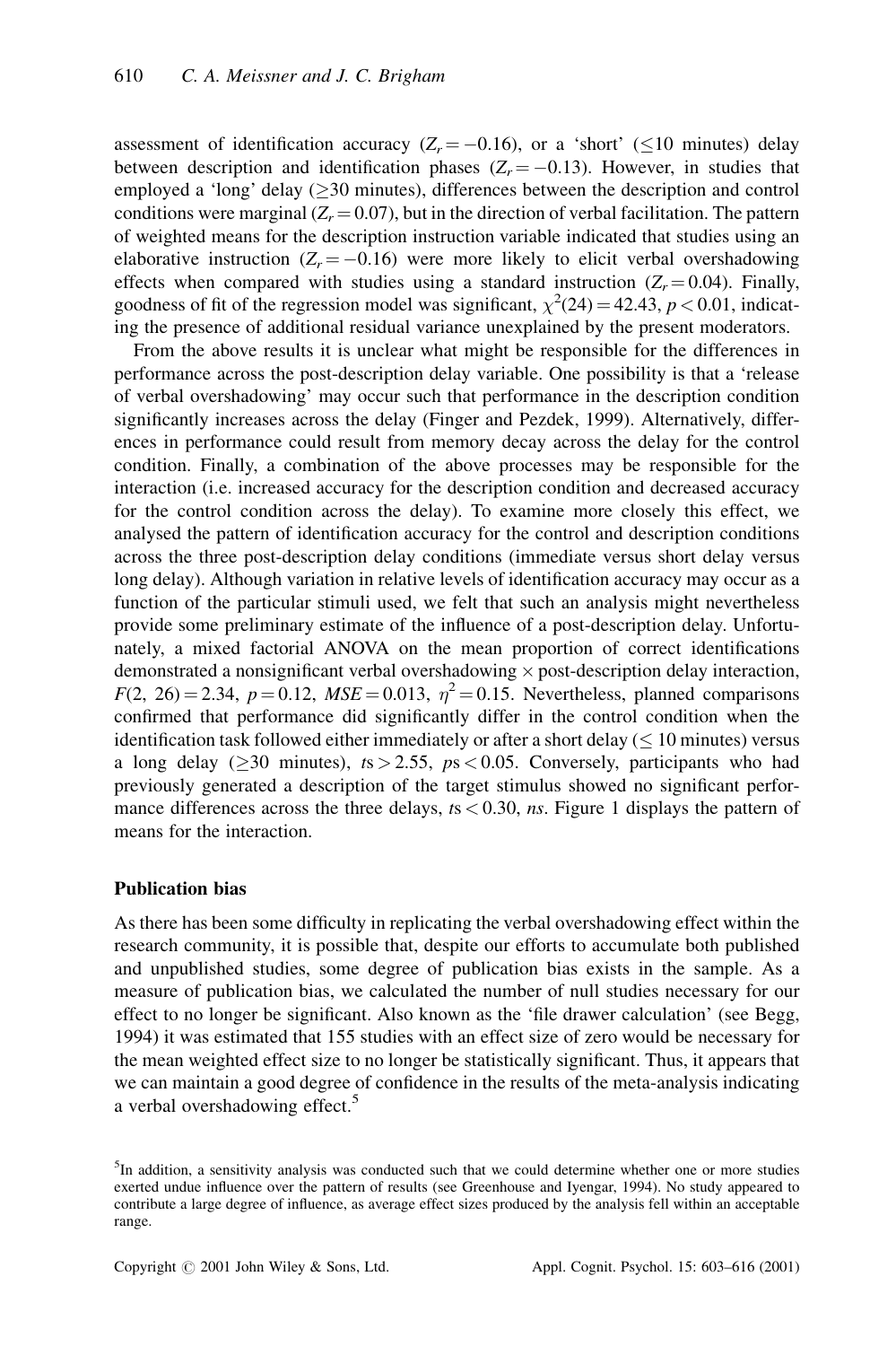

Figure 1. Proportion correct identification as a function of post-description delay

# **Excluded studies**

Several other studies were obtained from the literature search that were generally consistent with the constraints of the verbal overshadowing paradigm, but were excluded from the meta-analysis due to their use of multiple target faces with each participant (Chance and Goldstein, 1976; McClure, 1998, unpublished dissertation; Wogalter, 1991, 1996), or their use of an alternative identification procedure (Mauldin and Laughery, 1981; Thompson, 1979, unpublished dissertation) (see Table 2).<sup>6</sup> The mean weighted effect size across these studies was  $Z_r = 0.15$ , indicating a significant improvement in identification accuracy following generation of a verbal description (verbal facilitation),  $Z = 3.28$ ,

|  | Table 2. Sample size (N) and effect size $(Z_r)$ estimates for excluded studies |  |  |  |
|--|---------------------------------------------------------------------------------|--|--|--|
|  |                                                                                 |  |  |  |

| Study                                     | Exp./condition          | N   | Fisher's Z, |  |
|-------------------------------------------|-------------------------|-----|-------------|--|
| Chance and Goldstein (1976)               |                         | 40  | 0.40        |  |
| Mauldin and Laughery (1981)               | 4 s                     | 26  | 0.33        |  |
|                                           | 15s                     | 22  | 0.50        |  |
| McClure (1998, unpublished dissertation)  | $Exp. \#1$              | 134 | 0.13        |  |
|                                           | Exp. $#2$ ; 3-min delay | 88  | 0.12        |  |
|                                           | Exp. $#2$ ; immediate   | 88  | 0.02        |  |
| Thompson (1979, unpublished dissertation) |                         | 50  | 0.00        |  |
| Wogalter (1991)                           |                         | 43  | 0.12        |  |
| Wogalter (1996)                           |                         | 48  | 0.18        |  |
|                                           |                         |     |             |  |

 ${}^6$ Experiment 3 of Dodson et al. (1997) and Experiment 1 of Westerman and Larsen (1997) were not included in this set. Exclusion of the first was due to the use of a mixed design in the description condition (i.e. participants described only one of two faces but were later tested on identification for both). The latter was excluded due to the lack of a no-description control condition resulting from the within-subjects design of the study.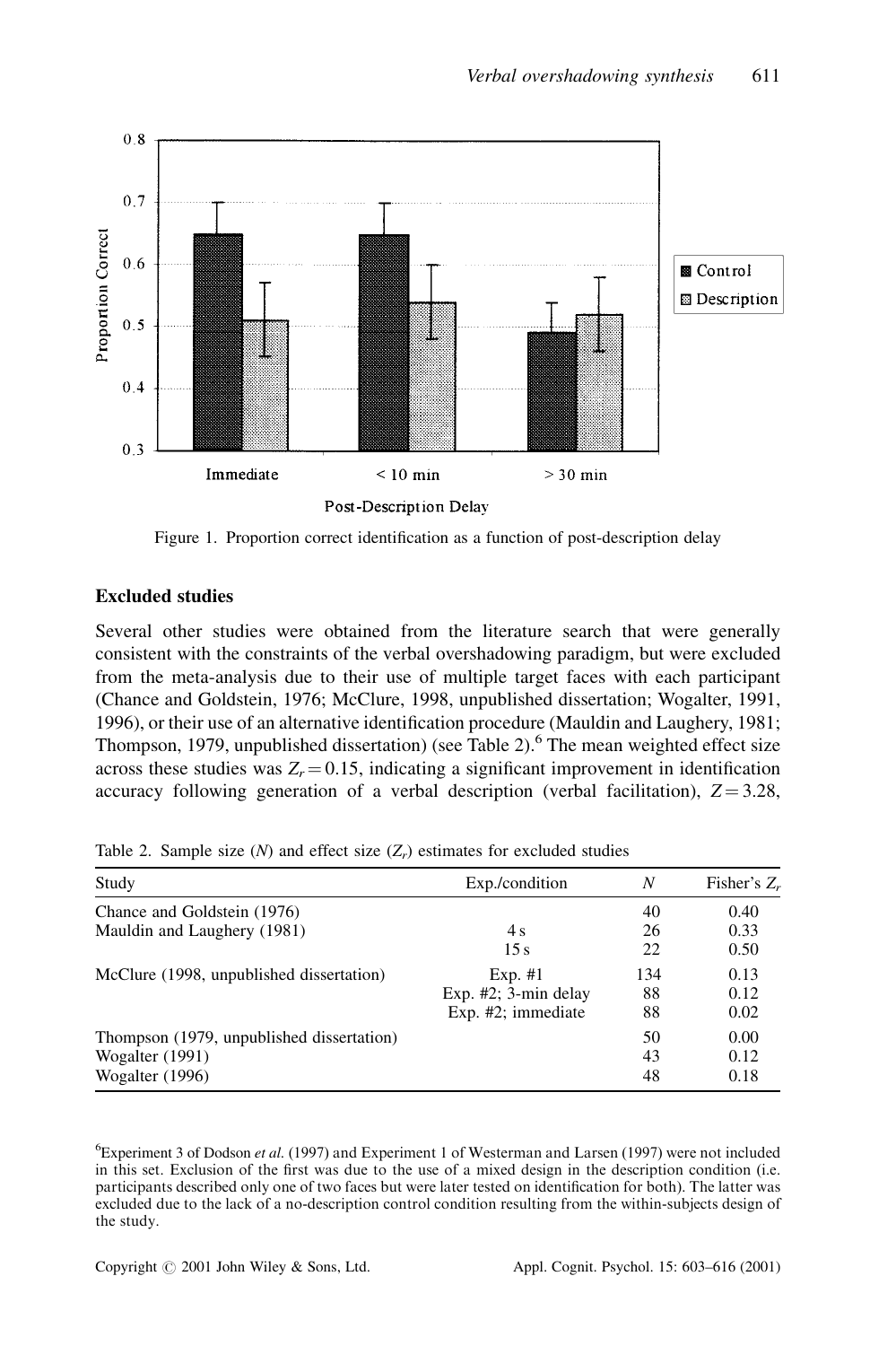| Study                                     | Exp./condition    | N  | Fisher' $Z_r$ |
|-------------------------------------------|-------------------|----|---------------|
| Davies et al. (1978)                      | Exp. #2: $<$ 48 h | 20 | $-0.14$       |
|                                           | Exp. $#2:3$ weeks | 20 | $-0.20$       |
| Mauldin and Laughery (1981)               | 4 s: immediate    | 20 | 0.79          |
|                                           | 4 s: 48 h         | 20 | 0.17          |
|                                           | 15 s: immediate   | 20 | 0.62          |
|                                           | 15 s: 48 h        | 20 | 0.37          |
| Thompson (1979, unpublished dissertation) |                   | 50 | 0.26          |
| Yu and Geiselman (1993)                   |                   | 47 | 0.03          |

Table 3. Sample size (N) and effect size  $(Z_r)$  estimates for studies involving a facial composite recall composite recall task

 $p < 0.001$ , with 95% confidence intervals of (0.06, 0.23). In sum, the current set of studies indicated that individuals who generated a description were 1.38 times more likely to *correctly identify* the target(s) when compared with individuals in the no-description control condition.

## **Facial composite recall task**

Several studies ( $N = 8$ ) have examined the influence of a facial composite recall task (i.e. Photofit or Identi-Kit) on later identification of a target face. It is possible that such a task could act to overshadow or interfere with an individual's ability to make a subsequent identification. However, because the task maintains a visual component as well, one might predict that the processes acting on visual recall and visual recognition would compliment, rather than contradict, one another (see Schooler et al., 1997). To examine this effect, studies that followed the basic overshadowing methodology, but which involved a facial composite reconstruction rather than a verbal description task, were collected (see Table 3). Across studies, the mean weighted effect size was  $Z_r = 0.21$ , indicating a significant improvement in recognition accuracy following facial composite reconstruction,  $Z = 2.92$ ,  $p < 0.01$ , with 95% confidence intervals of (0.07, 0.35). Overall, this effect accounted for 4.41% of the variability across studies, and indicated that participants who generated a facial composite were 1.56 times more likely to *correctly identify* the target when compared with a no-description control condition.

## **DISCUSSION**

The results of our meta-analysis indicated a small, yet significant, verbal overshadowing effect. This overall effect accounted for only 1.44% of the variability across studies, a finding that may explain other researchers' failure in replicating the general overshadowing effect. Interestingly, a sample of studies which were excluded from the primary analysis, but which involved a comparison between description and control conditions, exhibited a significant verbal *facilitation* effect. Given that the overshadowing effect is known to attenuate across repeated trials within-subject (see Schooler *et al.*, 1996), this effect was somewhat expected. However, less is known regarding the overshadowing effect using alternative identification procedures, such as a mug shot sorting task (Mauldin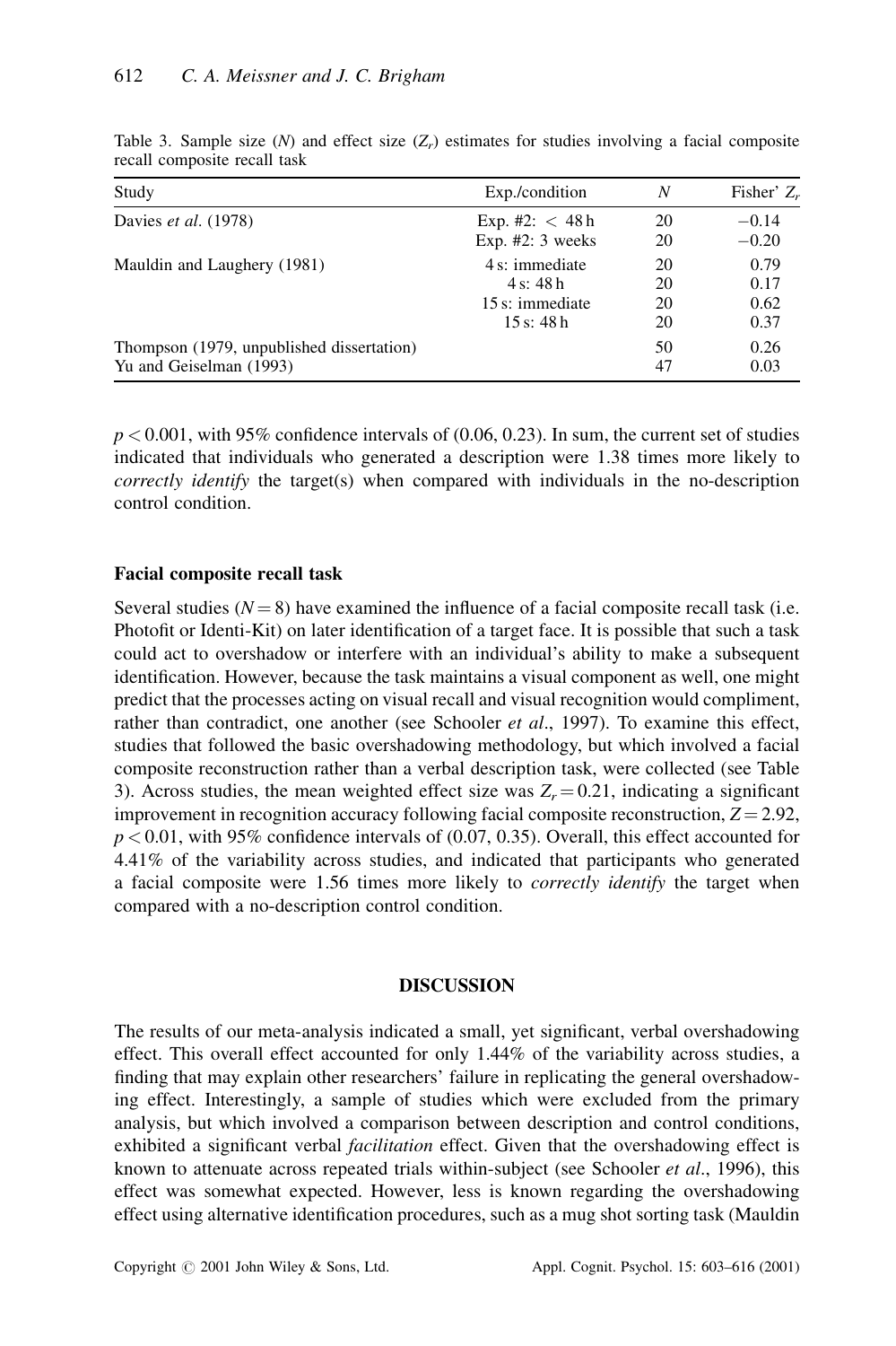and Laughery, 1981; Thompson, 1979, unpublished dissertation). Further research assessing the reliability of these results would be beneficial.

Due to the variance in effect size estimates across studies, a fixed-effects analysis (weighted least-squares regression) was run in which four moderators were entered as predictors. Both post-description delay and type of description instruction were significant. Regarding the post-description delay effect, examination of the mean weighted effect sizes indicated that verbal overshadowing occurred when identification followed the description task either immediately or shortly thereafter  $(< 10$  minutes). However, when a long delay ( $\geq$  30 minutes) was inserted prior to the identification phase, no significant differences were noted between the control and description conditions.

A more in-depth analysis of the proportion correct across studies indicated that the long delay  $($  > 30 minutes) influenced only participants in the no-description control condition who demonstrated a significant degree of *forgetting*. Conversely, participants who had previously described the target face showed no change in performance across the delay. Overall, it appears that the process of retrieving the stimulus face from memory during the description task allowed participants to maintain or preserve the memory trace across the extended post-description delay when compared with the control condition. Curiously, such a finding is inconsistent with that of a recent study by Finger and Pezdek (1999) in which the description condition demonstrated significant improvement in identification performance across a 24-minute delay. Unfortunately, the authors included only an immediate control condition; thus, we were unable to determine whether significant forgetting might also occur for participants not asked to describe the target face. The general effect of post-description delay was also inconsistent with an experiment conducted by Schooler and Engstler-Schooler (1990; Experiment 5:2-day delay), and a study by Boelter and Reisberg (1999, presentation at the Society for Applied Research in Memory and Cognition, Boulder, CO; 2-day delay), in which significant verbal overshadowing effects were observed.

The fixed-effects analysis also indicated a significant influence of description instruction on the magnitude of observed effects, a result consistent with our previous studies (Meissner et al., 2001). Specifically, studies that employed instructions intended to elicit an elaborative and detailed description of the target face were more likely to demonstrate verbal overshadowing when compared with studies that employed only a standard (free recall) instruction. First, we believe this effect to have certain implications for the methods that 1aw-enforcement officials might use to elicit descriptions from eyewitnesses. Namely, it appears that officers should allow witnesses to establish their own criterion of responding when providing a description of the suspect, including the freedom to withhold information of which they may be unsure. Although such a procedure involves a cost of less information in the description, law enforcement must weigh this against the potential for later misidentification of the suspect.

Second, with regard to the theoretical mechanism of description instructions, our empirical results (Meissner *et al.*, 2001) have indicated that this effect is likely due to the influence of erroneous descriptors that are more often elicited under elaborative recall. This erroneous coding of the stimulus appears to confuse participants when they later attempt to distinguish that which was internally generated as correct versus incorrect, and thus to match their memory for the target to members in the photo lineup. This retrievalbased account is consistent with Schooler and Engstler-Schooler's (1990) original recoding interference hypothesis, and is also in agreement with the results of Finger and Pezdek (1999).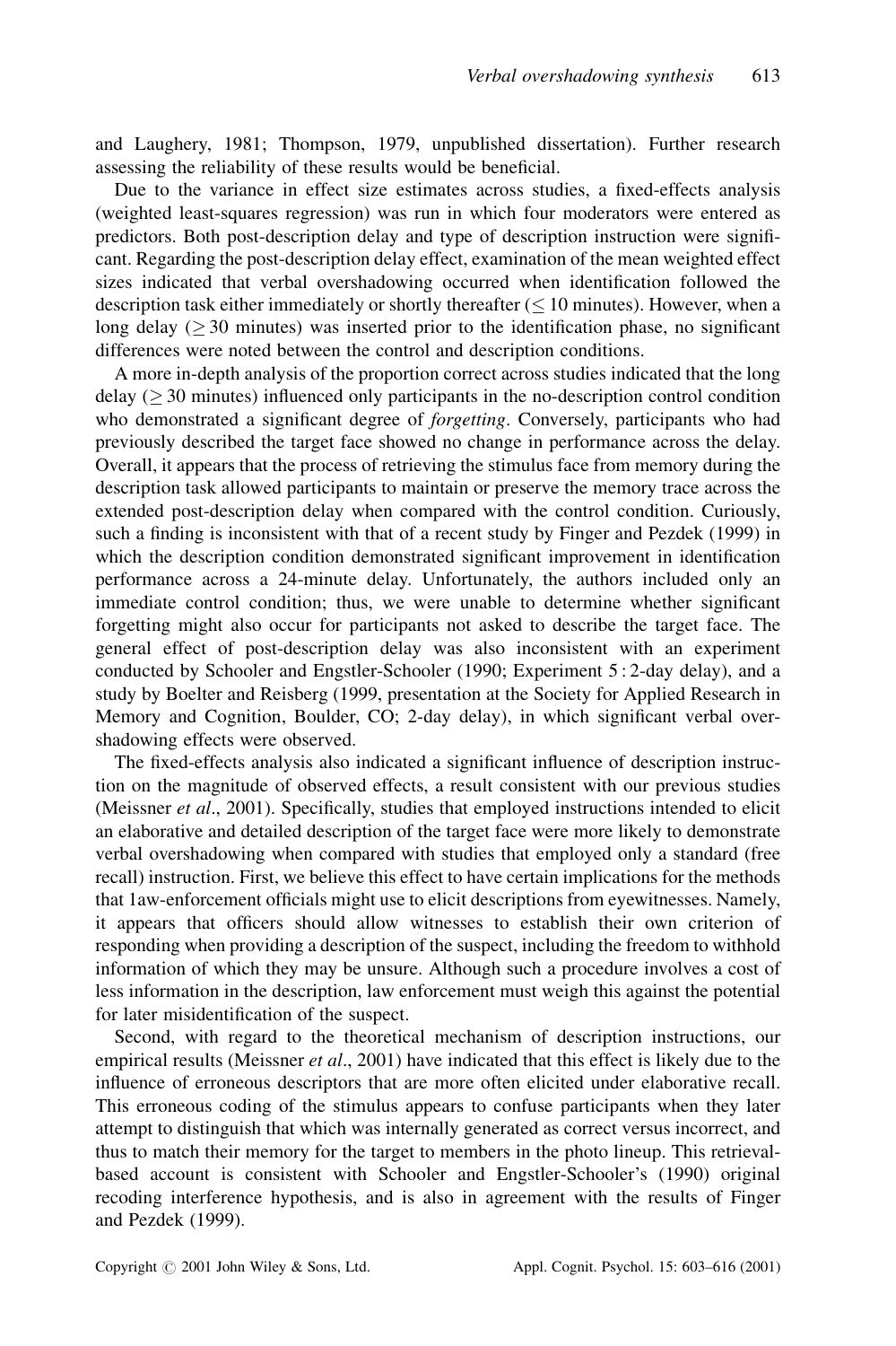Several alternatives to this account also seem plausible. First, Schooler and colleagues (1997) have recently proposed that the interference caused by verbalization may result from the type of memory processes demanded by the paradigm (i.e. configural versus featural processing of faces (see Diamond and Carey, 1986)), a theory they termed *transfer inappropriate retrieval* (TIR). In general, the authors suggested that an individual's description of a target face would contain only those aspects of the stimulus that were readily verbalizable (i.e. featural information), a process that would reduce access to (or overshadow) those aspects which were not recalled or those which could not be verbalized (i.e. configural information). As a result of the suppression of crucial visual information, individuals would later demonstrate difficulty in matching their (description-based) memory for the target with that of the identification stimulus presented them.

With regard to the description instruction effect, TIR might predict that the criterion shift produced by the elaborative instructions would simply lead to more (continuous) verbalization such that overemphasis is placed upon the featural (verbalizable) information. This overemphasis would then further overshadow crucial non-verbalizable (configural) details that appear to be important for identification. While Schooler and colleagues (1997) discuss a number of other findings in support of TIR, including evidence on crossracial effects (Fallshore and Schooler, 1995), re-presentation of the target face prior to the identification task (Schooler *et al.*, 1996), and description of an alternative non-target face (Dodson et al., 1997), one particular finding from the present meta-analysis is also noteworthy. Namely, participants who engaged in a facial composite recall task (i.e. Identi-Kit or Photofit) demonstrated significant improvement in identification performance over that of a no-recall control condition. As the processes activated by a facial composite task are primarily *visual*, presumably preserving participants' ability to rely on configural information, confirmation of increased performance appears to provide yet further evidence as to the viability of competing memory processes.

In addition to the TIR approach that Schooler and colleagues (1997) have advocated, a second theoretical line has involved examining characteristics of the observer (participant) him/herself. For example, a study by Ryan and Schooler (1998) found that *individual differences* in participants' perceptual and verbal abilities appeared to influence the overshadowing effect in face identification (although see Memon et al., 1999, unpublished manuscript). In addition, several studies have indicated that increased *perceptual skill* in a given domain (e.g. own-race faces, wine tasting, music, etc.) may also mediate overshadowing in tasks involving stimuli taken from the specified domain (Fallshore and Schooler, 1995; Houser et al., 1997, unpublished manuscript; Melcher and Schooler, 1996; see also Schooler et al., in press). With regard to the description instruction effect, individual differences may play a role in the recall criterion that participants naturally select on such tasks. For example, certain individuals may demonstrate an ability to more effectively monitor the responses that they generate from memory (see Koriat and Goldsmith, 1996). Future research would be beneficial in clarifying the potential for an individual differences account of verbal overshadowing, and for generalizing to overshadowing effects beyond the facial identification domain.

 $7$ In only two effect size estimates was this finding not supported (Davies *et al.*, 1978). Unlike other studies in this sample, Davies and colleagues' participants were asked to return to the lab either less than 48 hours or 3 weeks after initially viewing the target stimulus. However, given such a small sample of studies, it is difficult to conclude whether this moderating variable might solely be responsible for the observed decline in performance.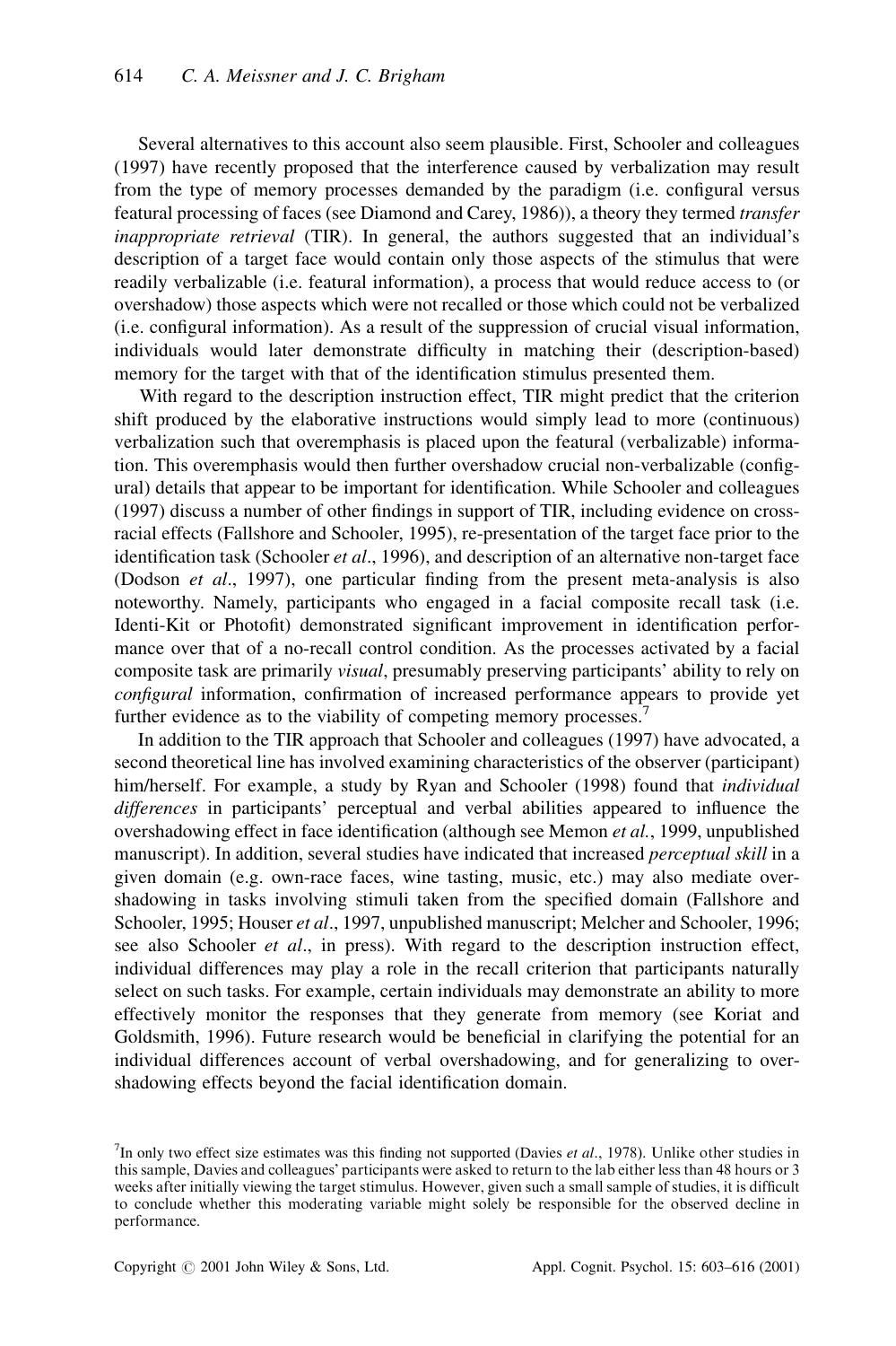Overall, it is apparent from the present analysis that verbal overshadowing is a genuine and reliable phenomenon. However, various inconsistencies have plagued the experimental literature, and conclusions as to the mechanisms responsible for the phenomenon appear complex and elusive. Although we have made progress in assessing a handful of these inconsistencies, it is our hope that future empirical and theoretical work will clarify the various conditions under which the effect is reliably observed. Once this is accomplished, the applied issues associated with the verbal overshadowing effect may be further addressed, and a more grounded account of the findings can be presented to lawenforcement officials for their use in designing everyday investigative procedures.

## **ACKNOWLEDGEMENTS**

We are to indebted Anders Ericsson, Colleen Kelly, Kathy Pezdek, Jonathan Schooler, and Rick Wagner for their comments on earlier versions of this manuscript.

#### **REFERENCES**

References denoted by an asterisk  $(*)$  were included in some portion of the meta-analysis.

- Begg CB. 1994. Publication bias. In The Handbook of Research Synthesis, Cooper H, Hedges LV (eds). Russell Sage Foundation: New York; 399–409.
- \*Chance J, Goldstein AG. 1976. Recognition of faces and verbal labels. Bulletin of the Psychonomic Society 7: 384-386.
- \*Davies G, Ellis H, Shepherd J. 1978. Face identification: the influence of delay upon accuracy of photofit construction. Journal of Police Science and Administration 6: 35-42.
- Diamond R, Carey S. 1986. Why faces are and are not special: an effect of expertise. Journal of Experimental Psychology: General 115: 107-117.
- \*Dodson CS, Johnson MK, Schooler JW, 1997. The verbal overshadowing effect: why descriptions impair face recognition. Memory and Cognition 25: 129-139.
- \*Fallshore M, Schooler, JW. 1995. The verbal vulnerability of perceptual expertise. Journal of Experimental Psychology: Learning, Memory, and Cognition 21: 1608-1623.
- \*Finger K, Pezdek K. 1999. The effect of verbal description on face identification accuracy: 'release form verbal overshadowing'. Journal of Applied Psychology 84: 340-348.

Fleiss JL. 1981. Statistical Methods for Rates and Proportions (2nd edn). Wiley: New York.

- Greenhouse JB, Iyengar S. 1994. Sensitivity analysis and diagnostics. In The Handbook of Research Synthesis, Cooper H, Hedges LV (eds). Russel Sage Foundation: New York; 383–398.
- Hedges LV. 1994. Fixed effects models. In The Handbook of Research Synthesis, Cooper H, Hedges LV (eds). Russell Sage Foundation: New York; 285-300.
- Hedges LV, Olkin I. 1985. Statistical Methods for Meta-analysis. Academic Press: Orlando, FL.
- Johnson BT, Mullen B, Salas E. 1995. Comparison of three major meta-analytic approaches. Journal of Applied Psychology 80: 94-106.
- Koriat A, Goldsmith M. 1996. Monitoring and control processes in the strategic regulation of memory accuracy. *Psychological Review* 103: 490–517.
- \*Mauldin MA, Laughery KR. 1981. Composite production effects on subsequent facial recognition. Journal of Applied Psychology 66: 351-357.
- McKelvie SJ. 1976. The effects of verbal labeling on recognition memory for schematic faces. Quarterly Journal of Experimental Psychology 28: 459-474.
- \*Meissner CA, Brigham JC, Kelly CM. 2001. The influence of retrieval processes in verbal overshadowing. Memory and Cognition 29: 176-186.
- Melcher JM, Schooler JW. 1996. The misremembrance of wines past: verbal and perceptual expertise differentially mediate verbal overshadowing of taste memory. Journal of Memory and Language 35: 231-245.